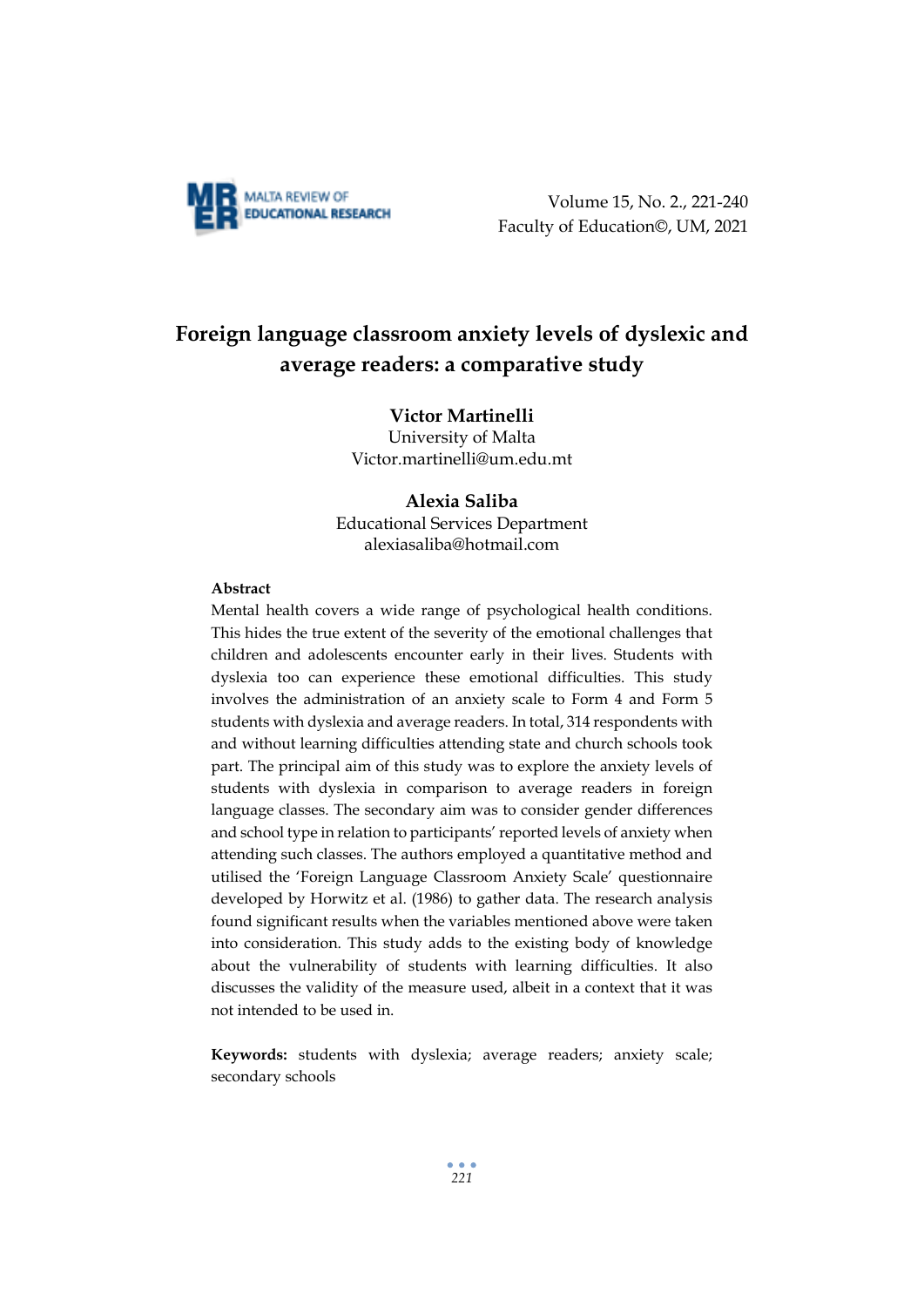# **Introduction**

It is reasonable to assume that children who struggle at school with learning difficulties of a dyslexic nature may well have their feelings of self-esteem negatively affected. Literacy is a highly valued skill, and the inability to acquire it is likely to harm any individual's conception of himself or herself as competent (Burden, 2008). Studies concerning gender and anxiety among students in a school setting also confirmed that females reported higher anxiety on all anxiety subscales than males (Birmaher et al., 1997; Crocetti, Hale, Fermani, Raaijmakers, & Meeus, 2009; Essau, Muris, & Ederer, 2002; Freudenthaler, Spinath, & Neubauer, 2008; Kareemi, 2016; Steinhausen, Müller, & Metzke, 2008; Weiss & Last, 2001). As children progress through their education, they typically sit for more tests and assessments and with these come expectations of good performance, causing stress and anxiety (McDonald, 2001). Bakhla et al. (2013) suggest that in English speaking countries, more girls than boys develop anxiety symptoms and disorders with adolescent girls reporting a more significant number of worries, and higher levels of generalised anxiety. Zeleke (2004) notes that self-concept, global selfesteem, global self-worth and general self-esteem have all been used synonymously in the literature on children's issues related to self-confidence and dyslexia. Issues relating to the equivalence of meaning in the use of different terminologies abound in the area and may affect the replicability of findings (Burden, 2008). However, there appears to be some consensus that authors use the terms "self-concept" and "self-perception" synonymously to connote one's perceptions in domain-specific areas; "self-esteem" connotes perception of one's global sense of wellbeing as a person (Zeleke, 2004).

Children identified as having dyslexia question their intellectual abilities and lose motivation as a consequence of their unexplained difficulties (McNulty, 2003). Furthermore, dyslexic students are likely to experience significantly lower self-esteem and a higher degree of anxiety than matched controls (Riddick, Sterling, Farmer, & Morgan, 1999). Second language researchers and theorists opine that anxiety is often associated with language learning and students generally perceive anxiety as a significant obstacle to learning to speak another language. It directly threatens an individual's self-concept and worldview. The subjective feelings evoked in anxious foreign language learners are essentially the same as for any specific anxiety; apprehension and worry that express themselves as difficulty in concentrating, forgetfulness, sweating, and palpitations (Horwitz, Horwitz, & Cope, 1986). In this study, the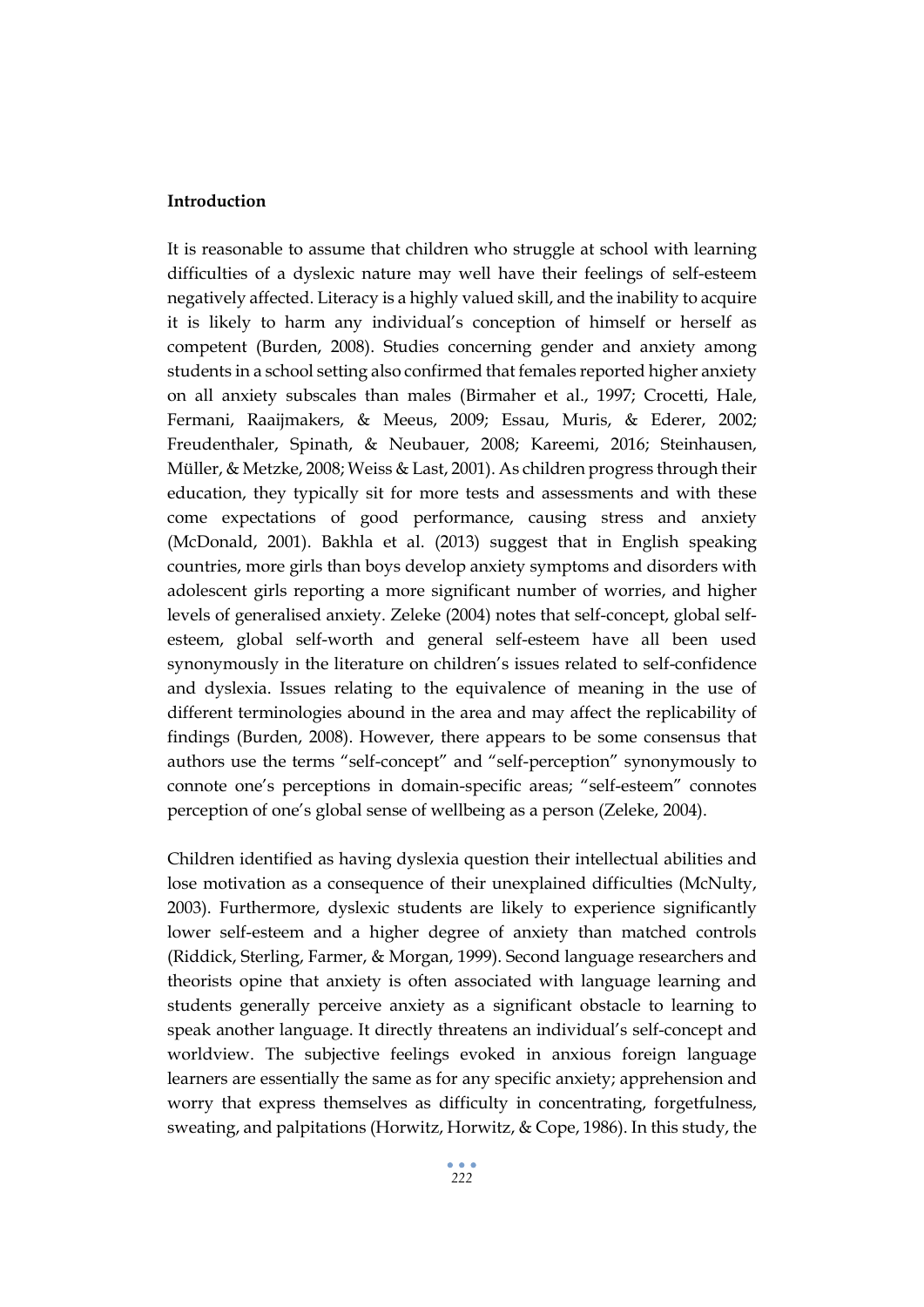authors used Horwitz et al.'s (1986) Foreign Language Classroom Anxiety Scale (FLCAS) to explore anxiety issues and academic self-concept in a group of Maltese adolescents learning a language other than the one spoken at home.

Malta has a complex language-learning context, with most students being bilingual in Maltese and English to varying degrees, but with one language being dominant (Fabri, 2012; Grech & McLeod, 2011). While on the one hand Maltese is reported to be the language most frequently used at home by 90% of the population aged 10 years and over, and English by 6% of the population, Maltese does not hold sway alone (Vella, 2013). When it comes to the written medium, a culture survey (National Statistics Office, 2011) revealed that written English was preferred by 44.5% of the population, compared to the use of written Maltese, at 43.1%. When asked about their preferred language when reading, 46.3% opted for English, while 38.6% preferred Maltese. English is valued for its instrumental value and prestige, while Maltese is associated with more integrative and identity feelings (Bonnici, 2010; Caruana, 2007). Given the difficulties that children with dyslexia experience in learning language, the authors wished to explore their anxiety levels when attending classes for the second language, be this English, as was the case for most students or Maltese, as was the case for fewer students.

#### *Academic self-concept and classroom anxiety*

Academic self-concept is a multifaceted hierarchical construct that involves self-perceptions in various domains (Marsh & Martin, 2011). However, selfconcept need not be seen as a unidimensional construct and can be explored with reference to its different facets (Szenczi, Kis, & Józsa, 2018). Academic selfconcept is an evaluative self-perception that is formed through the student's experience and interpretation of the school environment (Marsh & Craven, 1997). The multidimensional perspective of self-concept finds broad acceptance and support in educational psychology with its focus on academic self-concept and its relation to academic achievement, school grades, student learning, and other academic outcomes (Marsh & Craven, 2006). Determining the direction of the relation between academic self-concept and academic achievement has been a critical issue in this field of research. While researchers of mathematics and science education opine that self-concept can be enhanced through achievement (the skill development model), educational psychologists opine that self-concept enhances achievement (the self-enhancement model) (Chiu, 2011). Marsh and Craven (2006) advocate for a positive academic self-concept being crucial in buffering the potentially damaging effects of failure on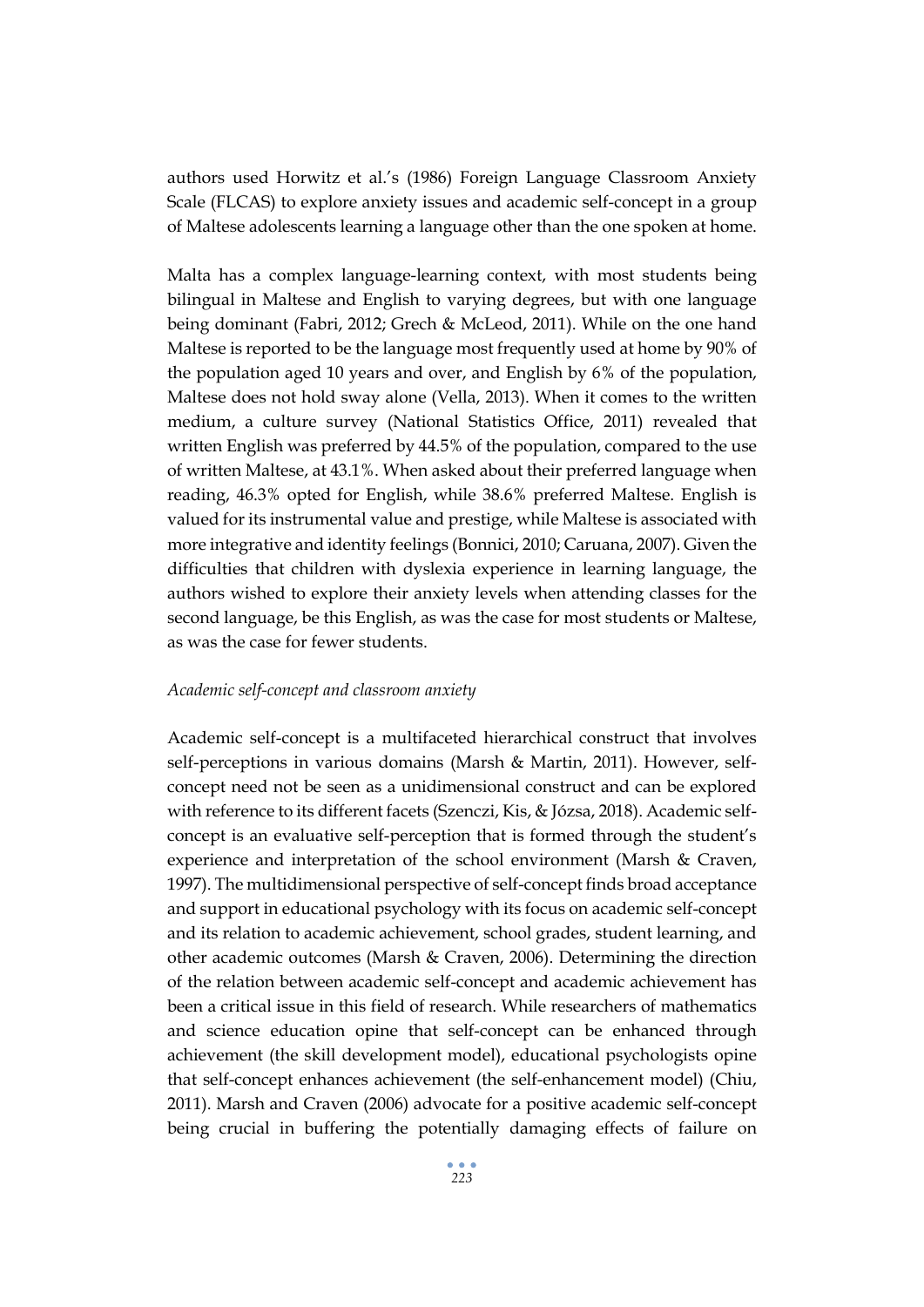achievement. Based on several statistical models, they support the selfenhancement model to the extent that they suggest that proactive strategies should be integrated into everyday classroom practice rather than implemented as separate "interventions" that are isolated from the setting where learning takes place.

School or classroom anxiety is one of the most common categories of anxiety experienced in middle childhood (Ahlen, Breitholtz, Barrett, & Gallegos, 2012). It is a "discomfort reaction associated with unpleasant emotions and a state of distress occurring in response to school tasks or situations that are perceived as threatening to self worth" (Rappo, Alesi, & Pepi, 2017, p. 466). It is characterised by "an anticipatory cognitive process involving repetitive thoughts related to possible threatening outcomes and their potential consequences" (Vasey, Crnic, & Carter, 1994, p. 530). High levels of school anxiety are detrimental to children because of the negative effect on their bodily and emotional wellbeing and on their ability to achieve their potential. Anxiety symptoms are associated with impairment of memory and cognitive functions and can contribute to poor school performance, maladaptive behaviour and academic failure (Mazzone et al., 2007). In the short term, anxious children and adolescents are likely to have limited career options and even increased suicide ideation and attempts (Teubert & Pinquart, 2011). Tramonte and Willms (2010), in their Canadian study, found that approximately 55% of students experience some degree of school anxiety.

Similarly, Leonard et al. (2015) reported a rate of about 49% of students experiencing considerable stress daily, and 31% reported feeling somewhat stressed. While the results of the studies are subject to geographical, cultural, societal and temporal variables and assessed different types of school-related anxiety, there seems to be considerable convergence among them. This suggests that it would be reasonable to expect a third of children to experience significant levels of school-related stress during their scholastic career. Our literature review also found that among students, females have higher levels of overall school-related anxiety than males. As explained above, most studies in this domain have found that adolescent girls more frequently suffer schoolrelated anxiety than boys do. Specifically, Leonard et al. (2015) found significant gender differences in school-related stress, with 60% of females reporting school anxiety in contrast to 41% of male students. When Kareemi (2016) assessed differences in the levels of experienced anxiety across the genders through the administration of the Beck Anxiety Inventory to 600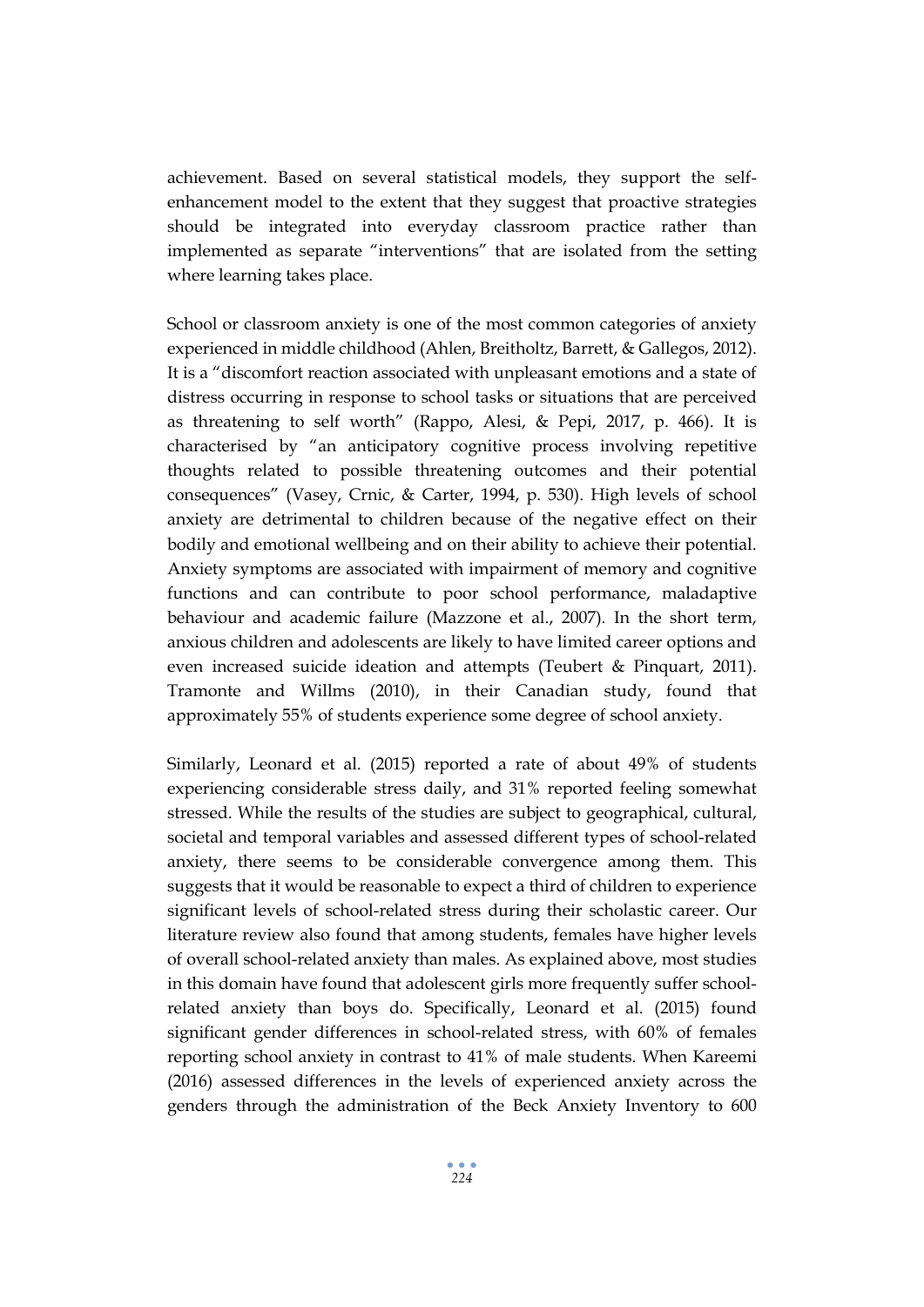secondary school students, matched for sex, age and a broad measure of socioeconomic status, females reported experiencing significantly higher anxiety than their male counterparts.

In this study, the authors opted to explore academic self-concept in terms of dyslexic learners' specific language competence and the anxiety that this reduced competence evokes in such learners, effectively narrowing down the academic self-concept to the factors under consideration. The authors examined the link between school anxiety and being dyslexic.

## *Dyslexia*

Dyslexia is defined as "a learning difficulty that primarily affects the skills involved in accurate and fluent word reading and spelling" (Rose, 2009, p. 10). Additionally, the DSM-5 affirmed that dyslexia refers to children who have difficulty in mastering the relationships between the spelling patterns of words and their pronunciations (American Psychiatric Association, 2013). Although children with dyslexia can understand spoken language or text read to them, they experience difficulty while reading on their own as they experience problems of word decoding and recognition, spelling, and phonological recoding (Tunmer & Greaney, 2010). Dyslexia is one of the most common language-based learning difficulties. Dyslexia International (2017) suggested that approximately 5% to 10% of the population experience dyslexia, which potentially equates to around 700 million people worldwide. It can affect "those who cannot read to those with higher education awards" (Parsons, 2012, p. 2).

Students with dyslexia find it challenging to cope with the demands of an educational system, and they may experience anxiety as they have a fear of making mistakes, being ridiculed, or appearing foolish in front of their classmates (Carroll & Iles, 2006). Consequently, dyslexic students in secondary education perceive themselves as different from others as they feel inferior and stupid, mainly when bullied or teased because of their reading and writing problems (Ingesson, 2007). Anxiety in such students can occur as a future threat in the form of failure within these educational performances (Zeidner & Matthews, 2005).

"The dyslexic child's self-image may be seriously affected within days if not hours, of entering a secondary school" (Peer & Reid, 2001, p. 232). Recent research has shown that the experience of having dyslexia has clear and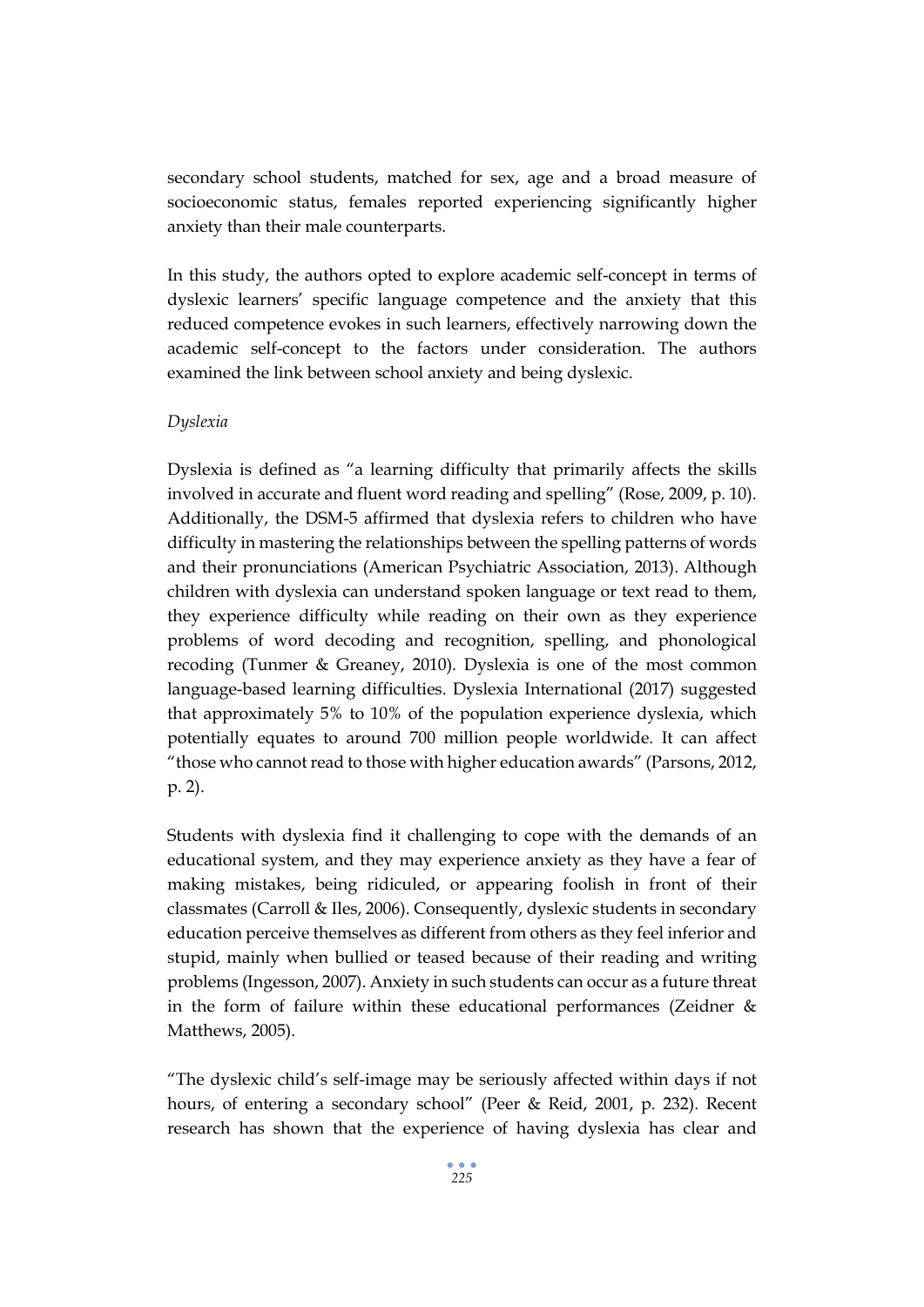demonstrable adverse effects on the academic self-concept and the self-esteem of children. Given the fact that many children with dyslexia have been labelled lazy or stupid from an early age (Humphrey, 2001; Humphrey & Mullins, 2002), it is not surprising that they also tend to perceive themselves of lower intelligence than their peers (Humphrey, 2003). Even so, students with learning difficulties have lower academic self-concept when it comes to scholastic and cognitive abilities as they encounter difficulties in learning specific skills. The damage done to a child by destroying self-esteem may well be far higher than neglecting education, for it undermines all those elements that motivate succeeding in life (Cosden & McNamara, 1997).

# *Dyslexia and anxiety*

There is evidence that intense emotional distress and the early experience of unexplained and unsupported failure in the crucial academic areas of reading and writing impact the lives of affected individuals for the rest of their lives (Firth, Frydenberg, Steeg, & Bond, 2013). Children consider many school tasks stressful, worrisome and anxiety-provoking because underlying them, there is an element of examination or assessment stress that can have a significant influence on the learners' academic achievement (Putwain, 2007). In view of the significant gender differences in dyslexia (Willcutt & Pennington, 2000), affected male learners reported higher rates of aggressive behaviours than affected female learners; the latter pupils reported higher rates of internalising problems such as school-related test anxiety (Cassady & Johnson, 2002). "Female dyslexics are more prone to anxiety-related symptoms than male dyslexics" (Carroll & Iles, 2006, p. 658). Additionally, parents reported that female students with dyslexia experienced more anxiety than females without reading difficulties (Willcutt & Pennington, 2000), something also found by Leonard et al. (2015) as reported above. This might be due to female dyslexic students feeling more able to talk about their experiences than males (Carroll, Maughan, Goodman, & Meltzer, 2005; Hales, 1994). Cassady & Johnson (2002) explained this difference through females' higher levels of emotionality and expression of feelings when compared to males. The 2018 Programme for International Student Assessment (PISA) showed that in general, the fear of failure and anxiety experienced by boys and girls also differed across countries with girls reporting fear of failure more often, and to a more considerable extent than boys from 70 different countries (Givord, 2020). In the local context of this same programme, "Maltese girls experience fear of failure significantly more than their male counterparts, particularly in Church and Independent schools" (MEDE, n.d., p. 187).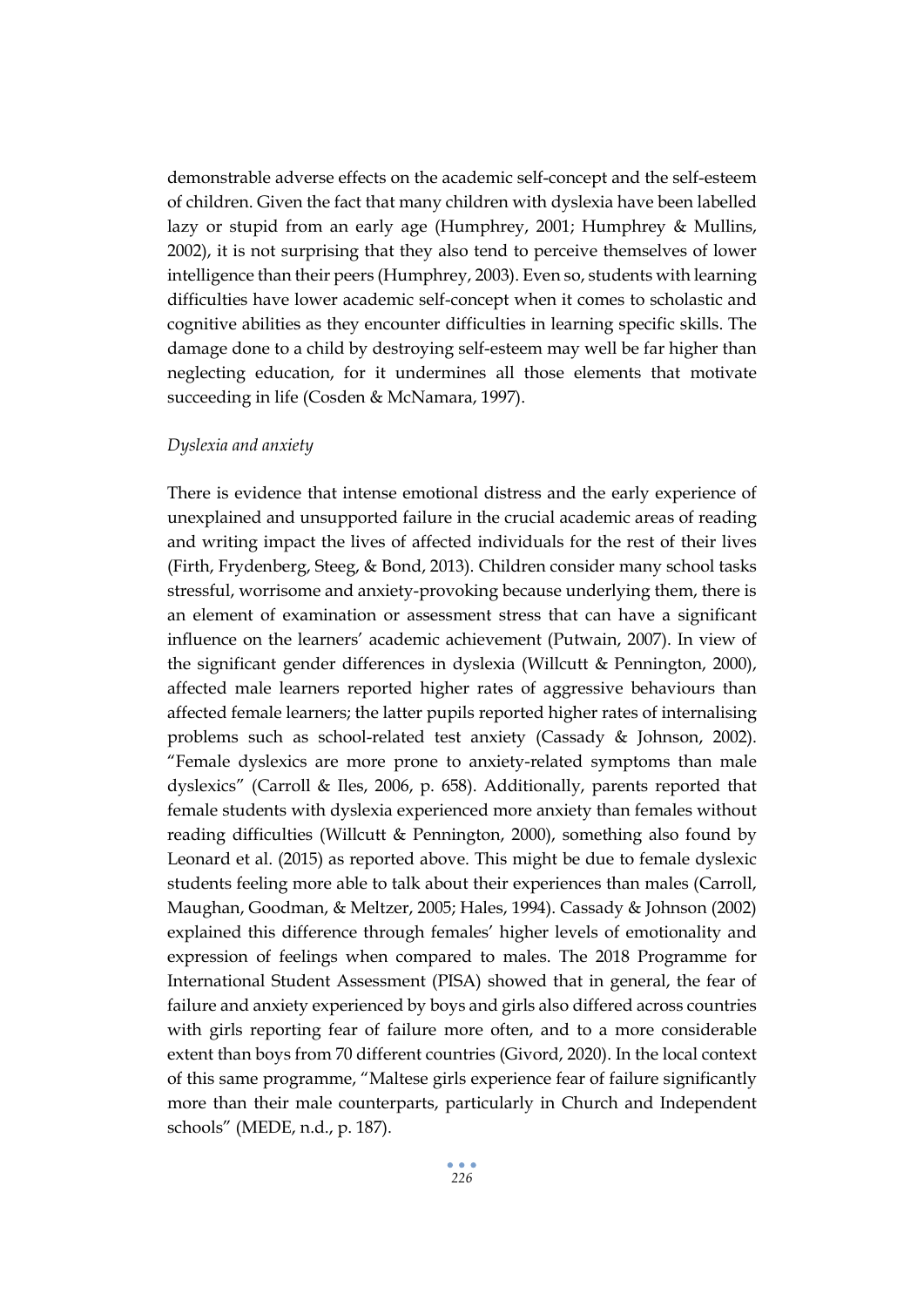Even if some literature suggests that students with dyslexia typically do experience anxiety, this is not universally true, and research has been somewhat equivocal. Miller, Hynd, and Miller (2005) argue that in consideration of any limitations of their study, children with dyslexia are no more likely to have internalising problems than children with average reading achievement. Furthermore, the children in their sample with the most severe reading impairments also had mean scores for behaviours associated with anxiety, depression, and somatic complaints. They attributed these results to the specific diagnostic models that they used to select their sample. They suggested that children with dyslexia were not at increased risk for internalising symptomatology, including anxiety and that children with severe reading impairments in their study were not at higher risk for internalising symptoms when compared to less reading impaired children. Novita (2016) found that children with and without dyslexia had similar anxiety profiles in general, even if children with dyslexia had a higher generalised anxiety profile and lower self-esteem in the school setting compared to children without similar difficulties. Despite sizeable effect sizes, her results did not find any significant differences between dyslexic and average readers.

In the same vein, Tsovili (2004) wrote that it was not clear how children and adolescents with dyslexia experienced anxiety. She designed her study to evaluate the anxiety that adolescents with dyslexia would report after reading (state anxiety) and their trait anxiety, to define the individual differences in anxiety-proneness. In her study, adolescents with dyslexia reported higher levels of reading anxiety when compared to adolescents without dyslexia. Adolescents with dyslexia exhibited relatively lower trait anxiety than the control adolescents, but this could not be interpreted to mean that they were less anxious. Instead, "they perceive dyslexia and its subsequent problems as a more important source of anxiety than any other in their daily life" (p. 80). However, despite using a wide array of measures and tests, Tsovili (2004) found no clear cut distinction between the dyslexic group and the controls in terms of the participants' trait anxiety levels. Instead, it appeared to depend to some degree on how participants reconciled themselves with their difficulties and how children's levels of reading ability varied within a broader context of teacher support and personal constructs.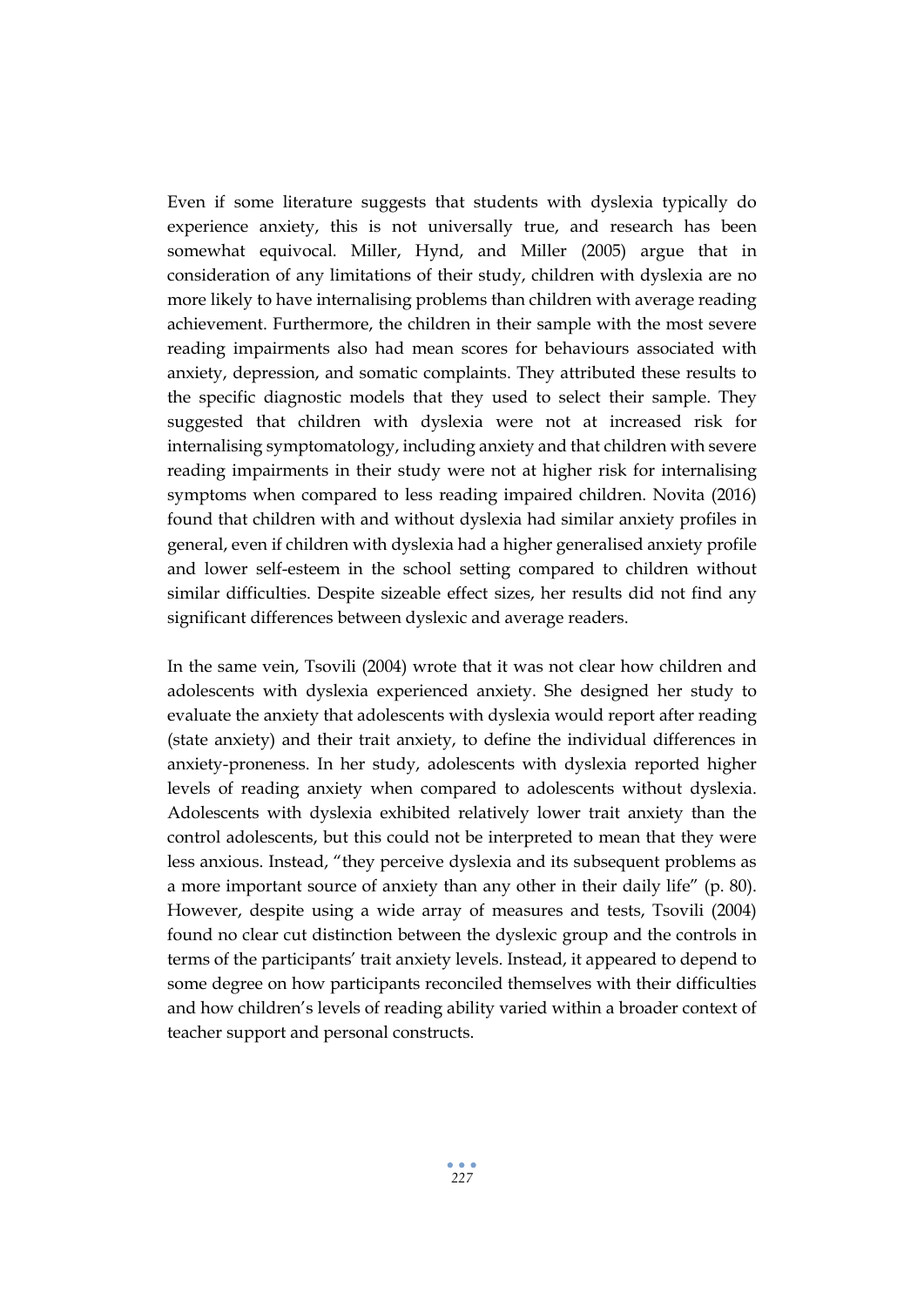#### **Materials and method**

The research tool employed in researching the anxiety level of dyslexic students in secondary schools was the Foreign Language Classroom Anxiety Scale (FLCAS) questionnaire developed by Horwitz et al. (1986). The FLCAS is available in the public domain and comprises 33 items scored on a Likert scale to gather information from respondents. The items presented are reflective of communication apprehension, test-anxiety, and fear of negative evaluation in the foreign language classroom (Horwitz et al., 1986). "This self-report measure assesses the degree of anxiety, as evidenced by negative performance expectancies and social comparison psychophysiological symptoms, and avoidance behaviors" (Horwitz, 1986, p. 559). This test explores the tendency to be anxious in a specific situation. Children with specific anxiety about language learning can be anxious when engaged in or contemplating second language tasks even if they experience little anxiety in other situations (Horwitz, 2016). Furthermore, this measure is reliable and has good criterion validity when compared to other measures of anxiety (Horwitz, 1986).

A total of 316 students attending state and church secondary schools in years 10 and 11 participated in our study. Two participants were excluded due to their being outliers, reducing the number to 314, as shown in Table 1 below. Sex was roughly equally distributed between the two school sectors, even if there appears to have been more dyslexic participants attending church schools. This was a non-probability sample, and equal distribution of sex and literacy status could not be controlled for strictly.

|                          | <b>Males</b> | <b>Females</b> | <b>State</b> | Church | Total |
|--------------------------|--------------|----------------|--------------|--------|-------|
| <b>Dyslexic learners</b> | 24           | 12             | 11           | 25     | 36    |
| <b>Average learners</b>  | 148          | 130            | 85           | 193    | 278   |
| <b>Total learners</b>    | 172          | 142            | 96           | 218    | 314   |

Table 1. Breakdown of participants by dyslexic status, sex, and school type

In this study, all the students classified as having dyslexia underwent diagnosis by educational psychologists earlier in their lives. Consequently, they were all registered as having a Statement of Special Educational Needs by the Ministry of Education. The prevalence of reading difficulties was typically higher in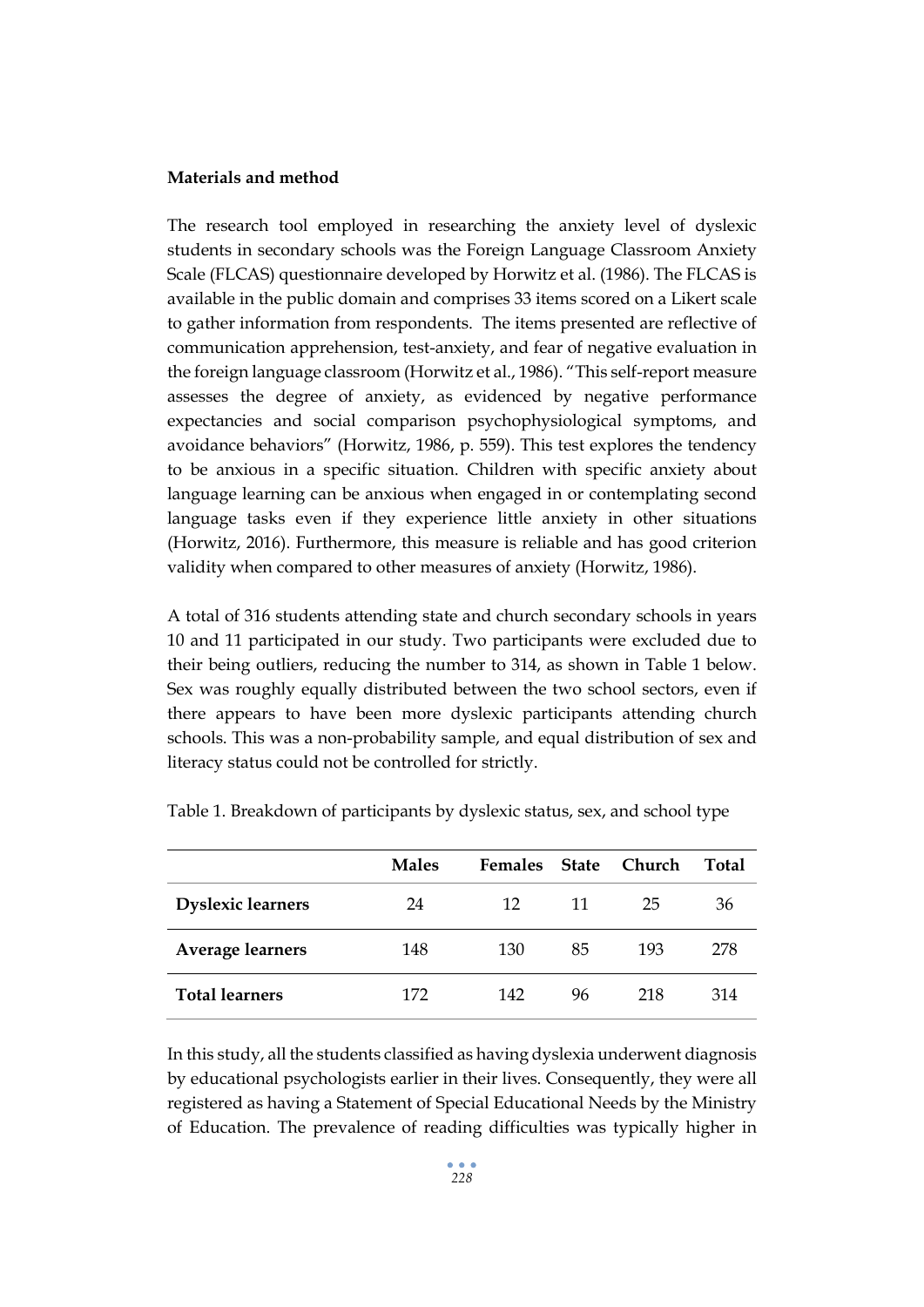males than in females, something also reported by Rutter et al. (2004). The researchers adhered strictly to all the procedures laid down by the institutional ethics committee for recruiting participants. Irrespective of their status, all learners and their parents gave their informed assent and consent, respectively. Where learners with dyslexia offered to participate in the study, their class peers were also invited to participate, and most did. The sample was effectively a convenience sample, collected from schools that were known to the second author.

### **Analysis and results**

Data obtained from this study were processed using IBM SPSS Statistics Version 23 and Factor 10.10.02 (Lorenzo-Seva & Ferrando, 2020). Some items were reverse coded due to the wording style of the specific items in the questionnaire. Normality of distribution of the dependent variables was assessed statistically and visually according to procedures suggested by Maxwell and Delaney (2004). The Shapiro-Wilk test p-values exceeded the 0.05 level of significance for the FLCAS (.991). The quantile-quantile (Q-Q) plot suggested that the data set came from the same distribution, with the points forming a roughly straight line. A box plot of the data also revealed a symmetrical pattern of distribution of scores. Given the sizeable population completing the FLCAS, we converted the raw scores to a standardised scale with a mean of 100 and a standard deviation of 15 points. We did this to norm the test on the specific sample participating in this study.

Participants with dyslexia ( $n = 36$ ) scored a higher mean ( $m = 104.24$ , sd = 15.895) than the participants without dyslexia ( $n = 278$ ) ( $m = 99.14$ ,  $sd = 14.390$ ) on the FLCAS. This difference was only statistically significant at t (312)=1.980, p=.049; Cohen's *d* = .336. Females (n = 142) scored a higher mean (m = 102.68, sd = 16.134) than male participants (n = 172) (m = 97.28, sd = 12.81). This difference was statistically significant at t  $(266.446)=3.233$ ,  $p=.001$ ; Cohen's d = .373. State school children (n = 96) scored a higher mean (m = 104.84, sd = 13.882) than church school children (n = 218) (m = 97.47, sd = 14.417). This difference was statistically significant at t (188.095)=4.285, p=.001; Cohen's  $d =$ .529. The effect sizes reported are considered to be moderate (Cohen, 1988).

When the participants with dyslexia and those who were average readers were compared for language anxiety using a two-sided, independent samples t-test, they differed significantly with a moderate effect size as explained above. When an item by item analysis of each measure was computed using the Mann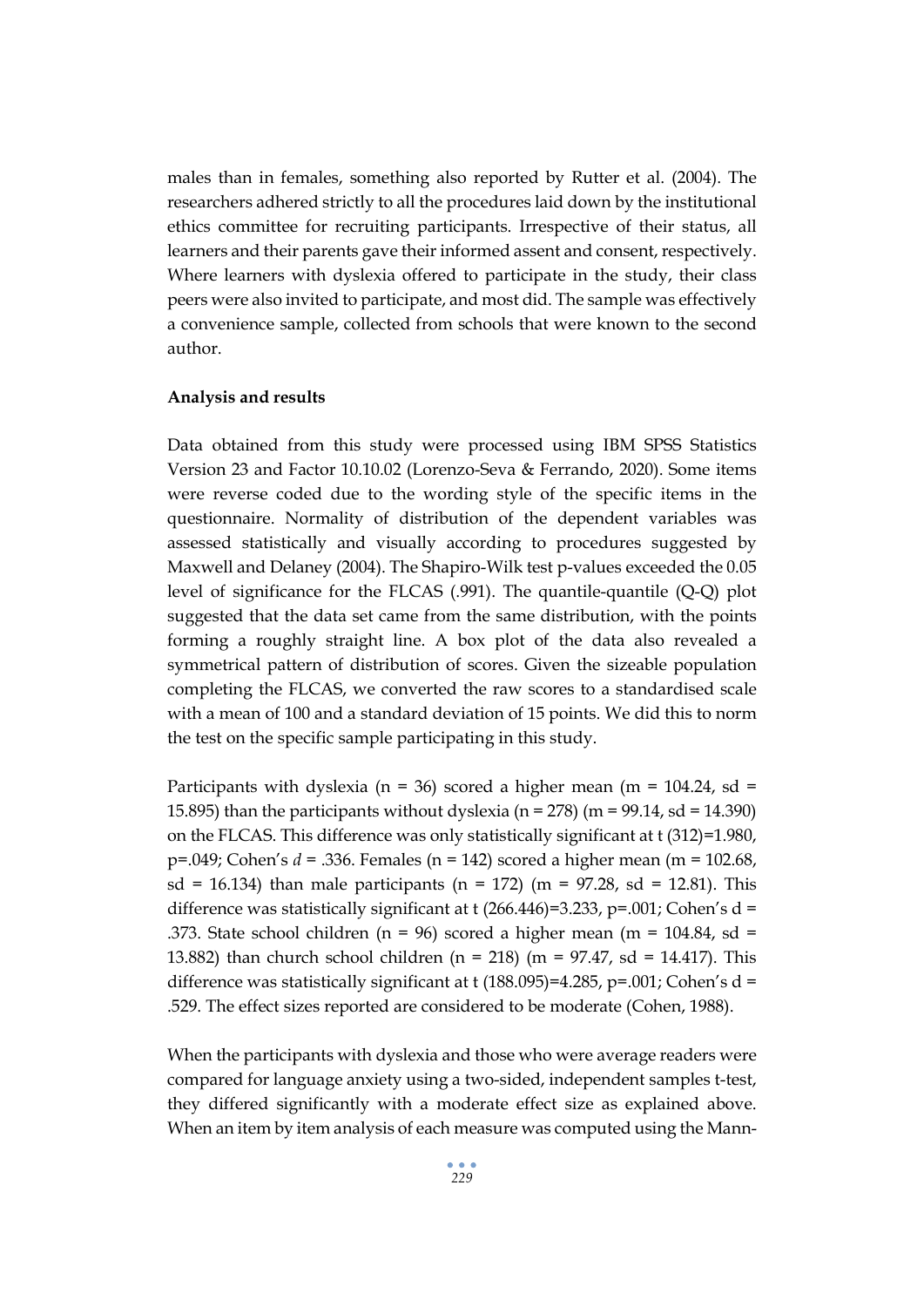Whitney U test, significant differences were only noted between those participants with dyslexia and average readers on questions 2, 3, 4, 7, 12, 16 and 21 as shown below. This suggests that participants' scores varied significantly only on seven of the 33 items in the scale.

| <b>Item</b> | Median          | Median        | U-statistic | Asymptotic   |
|-------------|-----------------|---------------|-------------|--------------|
| number      | score           | score         |             | level of     |
|             | <b>Dyslexic</b> | Average       |             | significance |
| 2           | 4               | 3             | 3619.5      | .005         |
| 3           | 3               | $\mathcal{P}$ | 3724.5      | .009         |
| 4           | 3               | $\mathcal{P}$ | 4023.5      | .048         |
| 7           | 3               | 3             | 3833        | .019         |
| 12          | 3               | $\mathcal{D}$ | 3599        | .004         |
| <b>16</b>   | 3               | $\mathcal{D}$ | 3708        | .009         |
| 21          | 3.5             | ∍             | 3751.5      | .012         |

Table 2. Significant differences between participants with dyslexia and average readers by questionnaire item

A factorial ANOVA was conducted to compare the main effects of dyslexic status, sex, and school type and the interaction effects between dyslexic status, sex, and school type on foreign language anxiety. There was one main effect for sex as reported above. There was one significant two-way interaction between dyslexic status and type of school attended. This yielded an F ratio of  $F(1, 308) = 6.269$ ,  $p = .013$ , indicating that participants with dyslexia attending church schools registered statistically significantly higher levels of foreign language anxiety (105 points) than dyslexic participants attending state schools (102 points). Conversely, average participants attending church schools registered significantly lower levels of foreign language anxiety (96 points) than did average participants attending state schools (105 points).

In a bid to explore the structure of the FLCAS, an exploratory factor analysis (EFA) was conducted, given that this measure was reported to have good construct and concurrent validity. To the authors' knowledge, no study was ever conducted on the actual structure of the questionnaire. Exploratory (unrestricted) factor analysis (EFA) is a particular type of structural equation model (SEM) with latent variables. To do this, the authors used FACTOR, a computer program to fit the exploratory factor analysis model (Lorenzo-Seva & Ferrando, 2006). The programme's main strength is that it is intended as an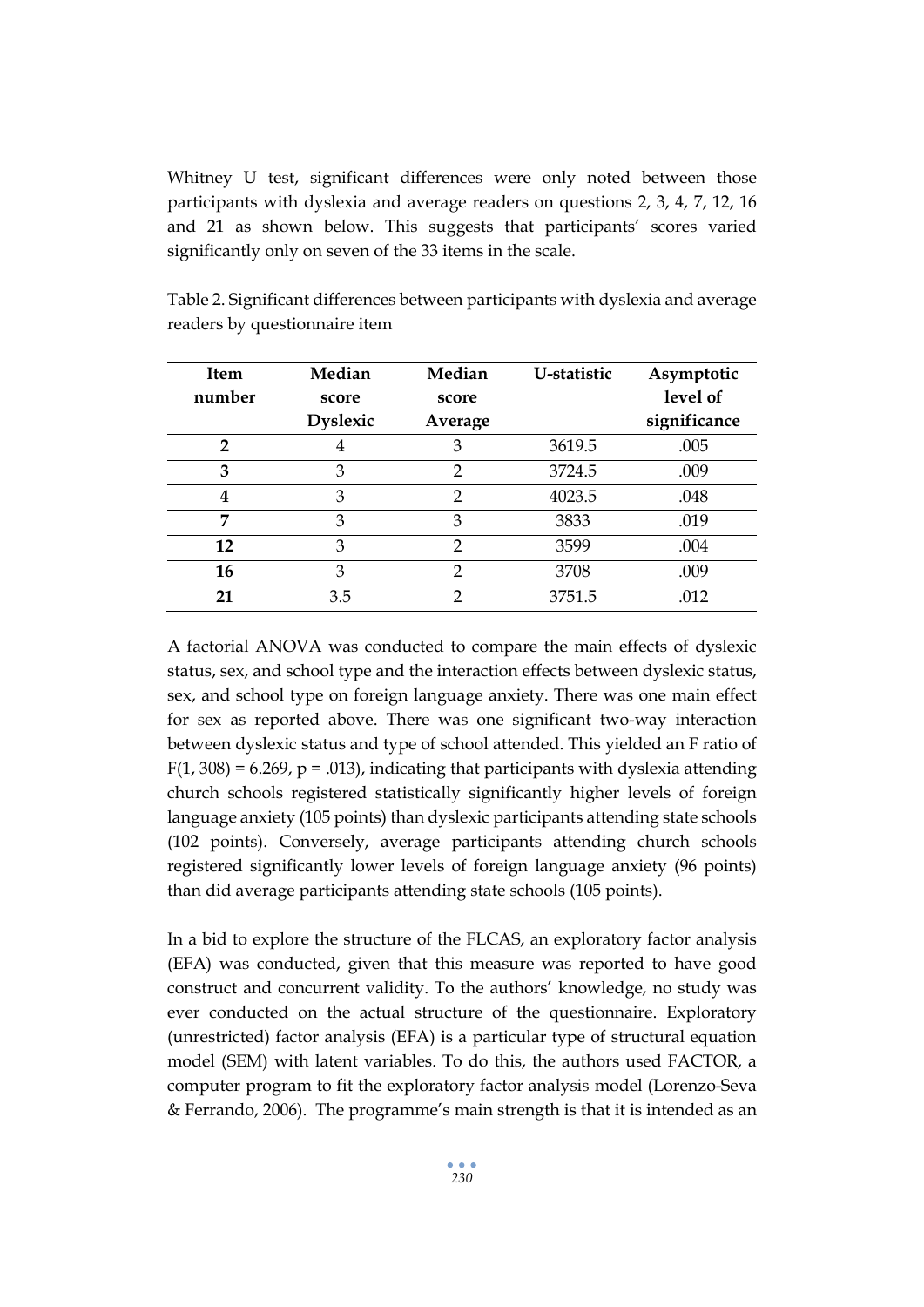exploratory tool that uses, among other parameters, a measure of goodness of fit as an essential requirement for judging an EFA solution as appropriate. Ferrando and Lorenzo-Seva (2018) emphasised how in EFA, the use of the factor indeterminacy score assesses the indeterminacy between the factor score estimates and relevant criteria and how this statistic should be assessed routinely in FA studies of this type. The extent to which scores are indeterminate can be measured by a "factor determinacy index" (FDI) in their programme. When the FDI value is near one, the factor score estimates are good proxies for representing the latent factor scores, and the different factor score estimates that are compatible with the given structure are also highly correlated with one another (Guttman, 1955). Gorsuch (1983) considered that FDI values around 0.80 are adequate for research purposes, but for more rigorous individual assessment, a value of 0.90 should be a minimal requirement (Grice, 2001). In this EFA, the Kaiser-Meyer-Olkin (KMO) Measure of Sampling Adequacy, a statistic that indicates the proportion of variance in the variables that might be caused by underlying factors was 0.94742 which is considered to be very good. High values (close to 1) generally indicate that factor analysis may be useful with one's data; values less than .5 suggest that the results of the factor analysis probably won't be very useful (IBM Knowledge Center).

Likewise, Bartlett's test of sphericity, that tests the hypothesis that one's correlation matrix is an identity matrix, indicating that variables are unrelated and therefore, unsuitable for structure detection was very good. The Bartlett's statistic (3478.8 (df = 528;  $p = 0.000010$ ) was less than 0.05 of the significance level, indicating that factor analysis would be useful with the set of data under consideration (IBM Knowledge Center). The EFA identified two factors, the first with a Factor Determinacy Index of .895 and the second with an index of .892, which Gorsuch (1983) considered adequate for research purposes. The EFA with obliquely rotated factors and loadings lower than absolute .4 omitted, suggested two factors with an eigenvalue greater than 1. Factor 1 comprised 17 items reported on a 5-point Likert scale that explained 36% of the variance with factor loadings from .4 to .6. The second factor explained an additional 5.5% of the variance and comprised 12 items reported on a 5-point Likert scale with factor loadings from .4 to .7. These factors are shown below.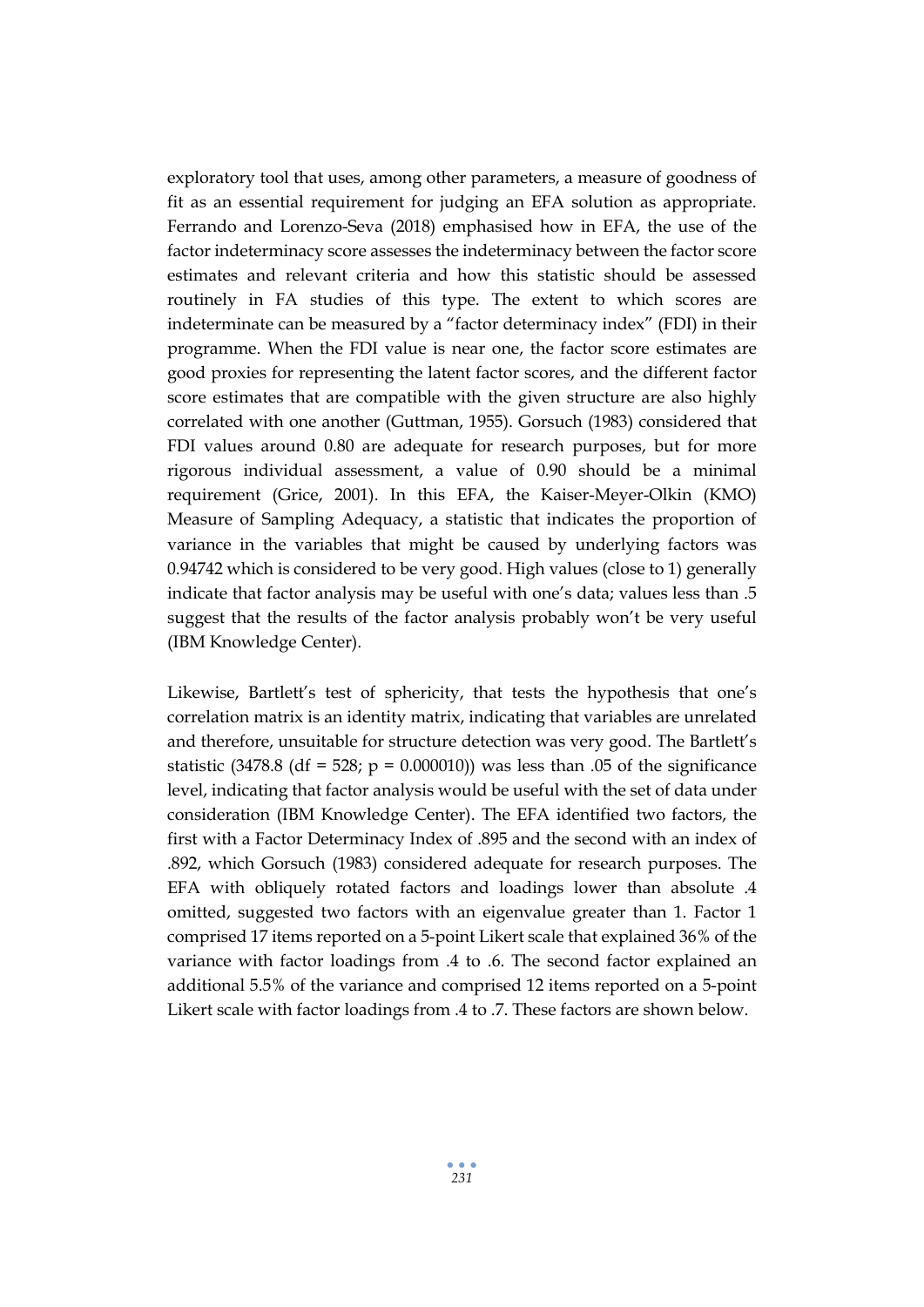|  | Table 3. Exploratory factor structure of the FLCAS |
|--|----------------------------------------------------|
|--|----------------------------------------------------|

|                | Factor 1 – 17 items                | Factor 2 – 12 items              |  |
|----------------|------------------------------------|----------------------------------|--|
| Dime-          | Severe, physical reactions to      | Less severe reactions related to |  |
| nsion          | anxiety-provoking situations       | lack of self-confidence          |  |
|                | Q3. I tremble when I know that     | Q1. I never feel quite sure of   |  |
| $\mathbf{1}$   | I'm going to be called on in       | myself when I am speaking in     |  |
|                | language class.                    | my foreign language class.       |  |
|                | Q4. It frightens me when I don't   | Q5. It wouldn't bother me at all |  |
| $\overline{2}$ | understand what the teacher is     | to take more foreign language    |  |
|                | saying in the foreign language.    | classes.                         |  |
|                | Q7. I keep thinking that the       | Q6. During language class, I     |  |
|                | other students are better at       | find myself thinking about       |  |
| $\mathfrak{B}$ | languages than I am.               | things that have nothing to do   |  |
|                |                                    | with the course.                 |  |
|                | Q9. I start to panic when I have   | Q8. I am usually at ease during  |  |
| $\overline{4}$ | to speak without preparation in    | tests in my language class.      |  |
|                | language class.                    |                                  |  |
|                | Q10. I worry about the             | Q14. I would not be nervous      |  |
| 5              | consequences of failing my         | speaking the foreign language    |  |
|                | foreign language class.            | with native speakers.            |  |
|                | Q12. In language class, I can get  | Q17. I often feel like not going |  |
| 6              | so nervous I forget things I       | to my language class.            |  |
|                | know.                              |                                  |  |
|                | Q 13. It embarrasses me to         | Q18. I feel confident when I     |  |
| 7              | volunteer answers in my            | speak in foreign language class. |  |
|                | language class.                    |                                  |  |
|                | Q15. I get upset when I don't      | 23. I always feel that the other |  |
| 8              | understand what the teacher is     | students speak the foreign       |  |
|                | correcting.                        | language better than I do.       |  |
|                | Q16. Even if I am well prepared    | 26. I feel more tense and        |  |
| 9              | for language class, I feel anxious | nervous in my language class     |  |
|                | about it.                          | than in my other classes.        |  |
|                | 19. I am afraid that my language   | Q27. I get nervous and           |  |
| 10             | teacher is ready to correct every  | confused when I am speaking      |  |
|                | mistake I make.                    | in my language class.            |  |
|                | 20. I can feel my heart pounding   | 28. When I'm on my way to        |  |
| 11             | when I'm going to be called on     | language class, I feel very sure |  |
|                | in language class.                 | and relaxed.                     |  |
|                | 24. I feel very self-conscious     | 32. I would probably feel        |  |
| 12             | about speaking the foreign         | comfortable around native        |  |
|                | language in front of other         | speakers of the foreign          |  |
|                | students.                          | language.                        |  |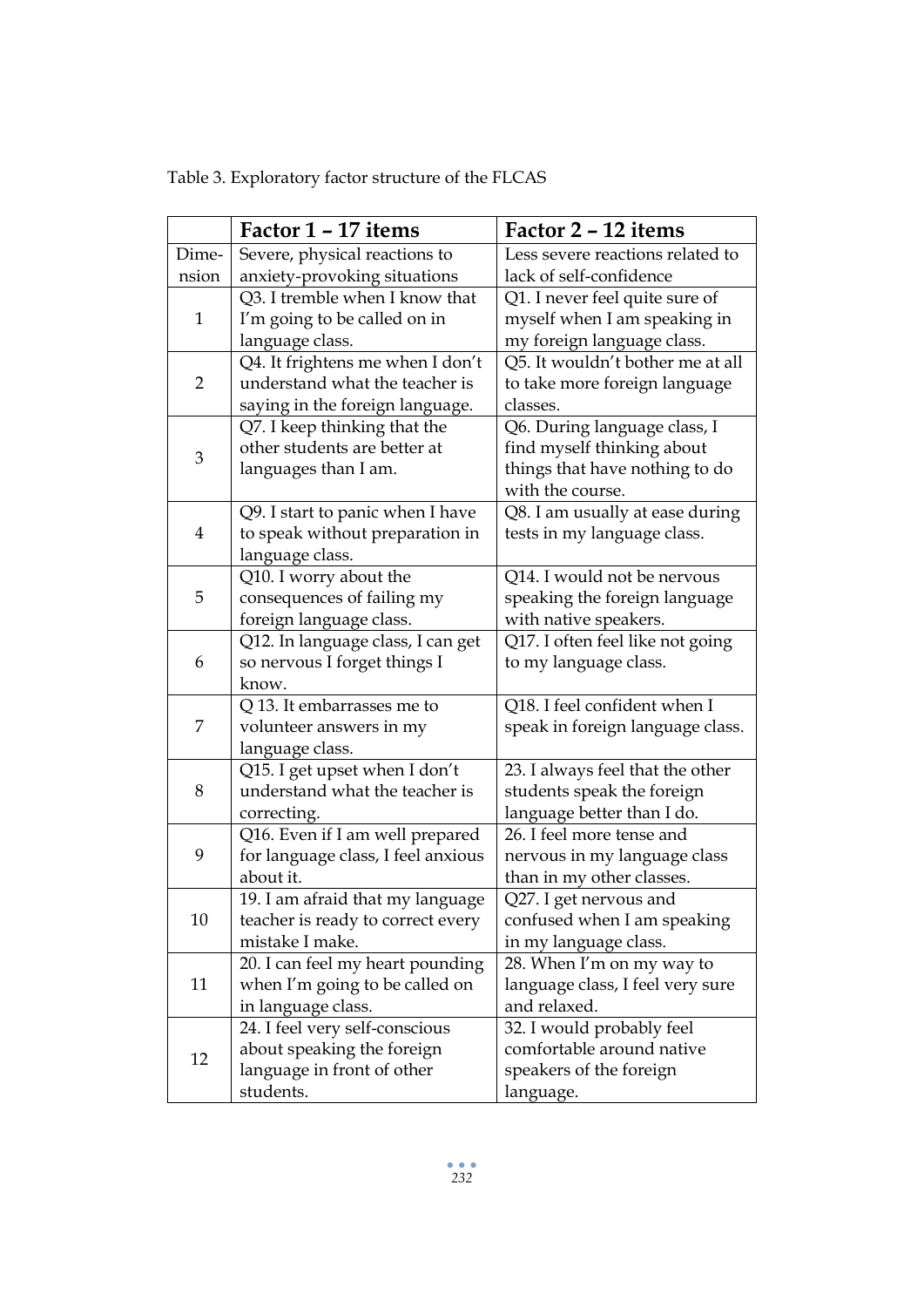| 13 | 25. Language class moves so      |  |
|----|----------------------------------|--|
|    | quickly I worry about getting    |  |
|    | left behind.                     |  |
| 14 | 29. I get nervous when I don't   |  |
|    | understand every word the        |  |
|    | language teacher says.           |  |
|    | 30. I feel overwhelmed by the    |  |
| 15 | number of rules you have to      |  |
|    | learn to speak a foreign         |  |
|    | language.                        |  |
|    | 31. I am afraid that the other   |  |
| 16 | students will laugh at me when I |  |
|    | speak the foreign language.      |  |
| 17 | 33. I get nervous when the       |  |
|    | language teacher asks questions  |  |
|    | which I haven't prepared in      |  |
|    | advance.                         |  |

# **Discussion**

Several conclusions may be drawn from these results concerning the overall findings as well as the suitability of the measure that was used to explore foreign language anxiety. It became patently clear that there were significant differences between the participants when they were divided into separate groups. Participants with dyslexia experienced somewhat more foreign language anxiety than their average counterparts in the same classes. When the participants were divided into two groups by sex, females experienced foreign language anxiety significantly more than males. When the participants were divided into two groups based on the type of school they attended, state school students expressed significantly more foreign language anxiety than did church school students. When all three variables were entered into the equation together, these differences disappeared except for a significant difference between females and males with females experiencing significantly more foreign language anxiety than males.

An interaction was evident between dyslexic status and school type with students with dyslexia attending church school reporting significantly more foreign language anxiety than their average peers, with this relationship being inverted for state school children. The initial findings seem to suggest that in the sample of children participating in this study, students with dyslexia reported a significantly higher level of language classroom anxiety than their average peers in keeping with (Riddick et al., 1999). These findings support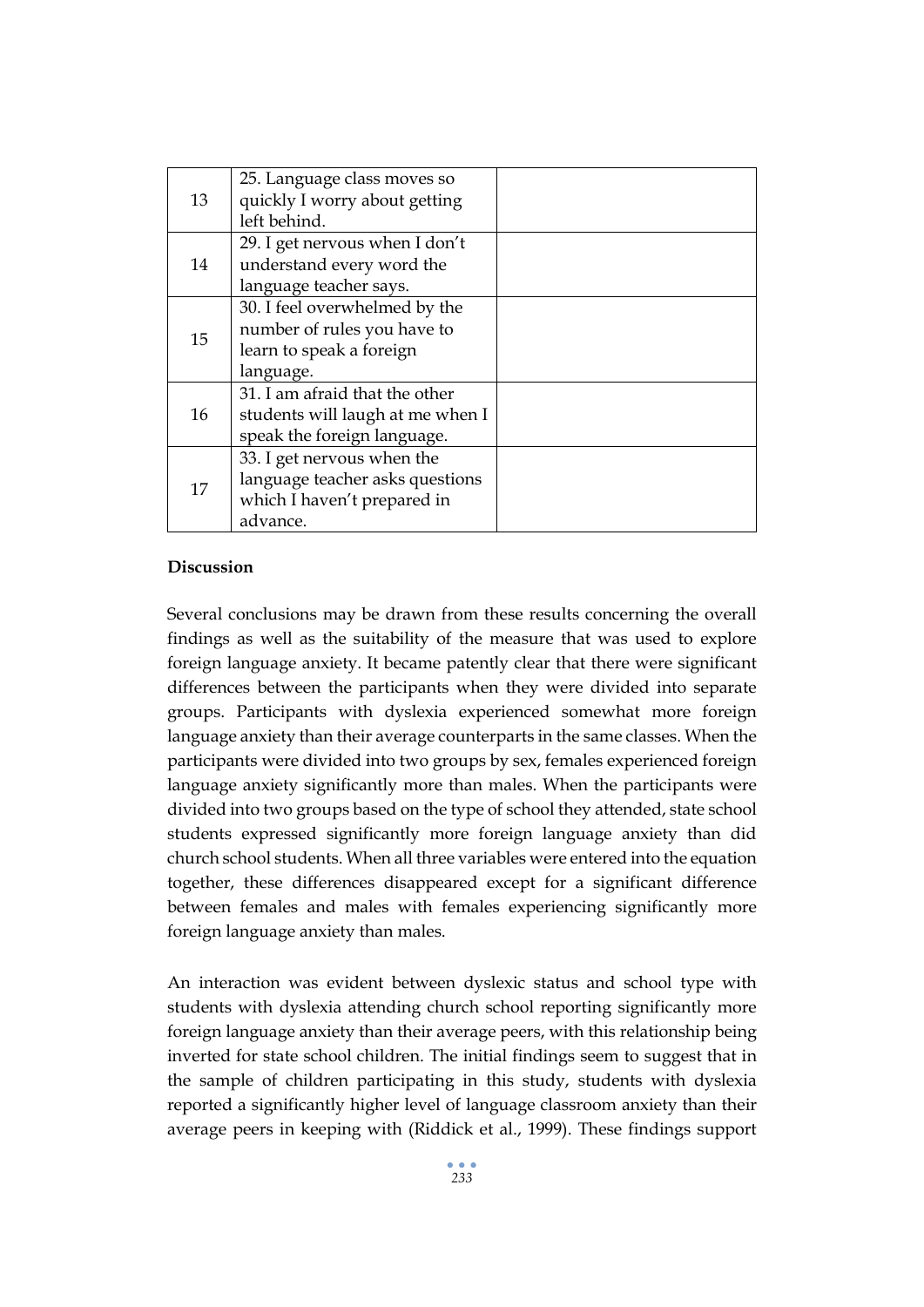evidence presented by Carroll and Iles (2006), Peer and Reid (2001) and Zeidner and Matthews (2005) to the effect that learners with dyslexia are deleteriously affected in terms of self-image, self-esteem and ultimately experience a sense of classroom anxiety. The number of students with dyslexia in this study is far too small to afford any solid support to Willcutt and Pennington's (2000) imbalance in the ratio of males to females. Similarly, in the case of Cassady and Johnson's (2002) findings that females with dyslexia have higher rates of internalising problems such as school-related test anxiety, the numbers are not sufficiently large to support this claim. What this study did find, however, through the ANOVA, is that females, in general, expressed higher rates of foreign language anxiety than males.

This finding was robust enough to retain significance even when we accounted for the moderating effects of the type of school attended, and the prevalence of the dyslexic condition. At this level of analysis, there appears to be some support for Burden's (2008) and Miller et al.'s (2005) counsel that the relationship between dyslexia and anxiety warrants more in-depth study and is not a foregone conclusion. What this study does support robustly, however, is the notion of females being more inclined than boys to develop anxiety symptoms and to exhibit higher levels of generalised anxiety (Bakhla et al., 2013). The interaction between school type and dyslexia and its effect on foreign language anxiety is unexpected and warrants further investigation. At this stage, we can only say that possibly, just possibly, participants with dyslexia in the participating church schools may have been more acutely aware of their difficulties than their peers in participating state schools. This is purely conjectural, given the small numbers of participants involved but is not improbable. In Malta, church schools are valued for their robust academic performance (Said Camilleri, 2018), and children with dyslexia in these schools may perceive their difficulty more acutely than would otherwise be the case in a state school.

Reference is now being made to the structure of the (FLCAS) questionnaire developed by Horwitz et al. (1986). Overall, these analyses indicated that two distinct factors were underlying the participants' responses to the FLCAS questionnaire. All questionnaire items loaded to one of the two factors. However, due to truncating the factor loading at .4 in the rotated loading matrix for ease of interpretation, four items were omitted from the factor structure table above. When we investigated how dyslexic and average readers responded to all the items on the FLCAS, significant differences were only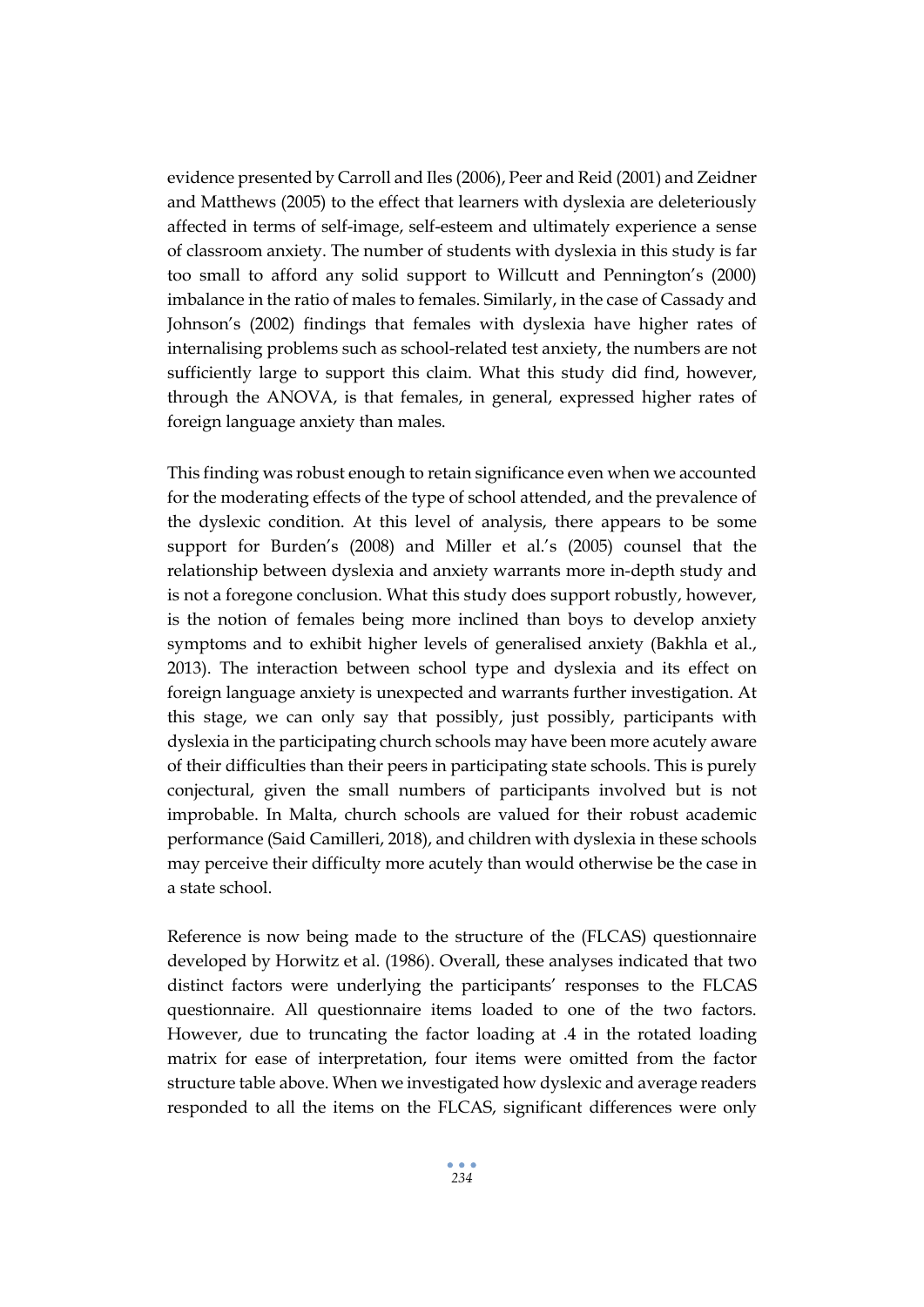evident for seven of the 33 items, all of which loaded on the first factor of the EFA and none on the second factor. These seven items were items q2, q3, q4, q7, q12, q16 and q21. Two of these items (q2 and q21) are not shown in the table above for the reason cited.

The exploratory factor analysis suggested a two-factor solution; one factor comprised physical reactions to anxiety-provoking situations, and the other comprised less severe reactions related to generalised lack of self-confidence in the situation of foreign language learning. The first factor, which explained 36% of the variance for the FLCAS was by far the more robust of the two factors. It suggested that the test has good construct validity separating what we interpreted as being a strong emotional reaction to foreign language anxiety, accompanied by specific physical symptoms associated with states of autonomic arousal. These included trembling, fright, panic, pounding heart, and nervousness, among others. The second factor explained a mere 5.5% of the variance for the FLCAS. It comprised issues like being unsure of oneself, feeling nervous, not feeling at ease and feeling nervous in foreign language situations. We interpreted the first factor as one comprising immediate, intense emotional reactions to the foreign language situations listed in the questionnaire. In contrast, we interpreted the second factor as one comprising long term, stable sensations of unease and nervousness experienced in connection with the notion of foreign language learning; something akin to state anxiety and apprehension. The postulated structure of the EFA would suggest that the seven specific question items that identified significant differences between symptomatic (dyslexic) and asymptomatic (average) respondents were all extracted in the main factor, implying that respondents with dyslexia experienced higher autonomic arousal than average readers.

## **Limitations and suggestions for future research**

This study suffers from limitations like many other studies of its nature. The main limitation is that the number of participants with dyslexia is on the low side, and the numbers of symptomatic and asymptomatic participants do not match evenly, somewhat reducing the power of the findings. Ideally, all the participants in this study should have been assessed for ability to ensure that everyone possessed comparable cognitive abilities, if for no other reason than to ensure that all participants completed the questionnaire with broadly the same level of cognitive insight. Similarly, we could have improved the quality of the data set had we assessed all participants for mental wellbeing and a stable home background in a bid to reduce extraneous variables affecting the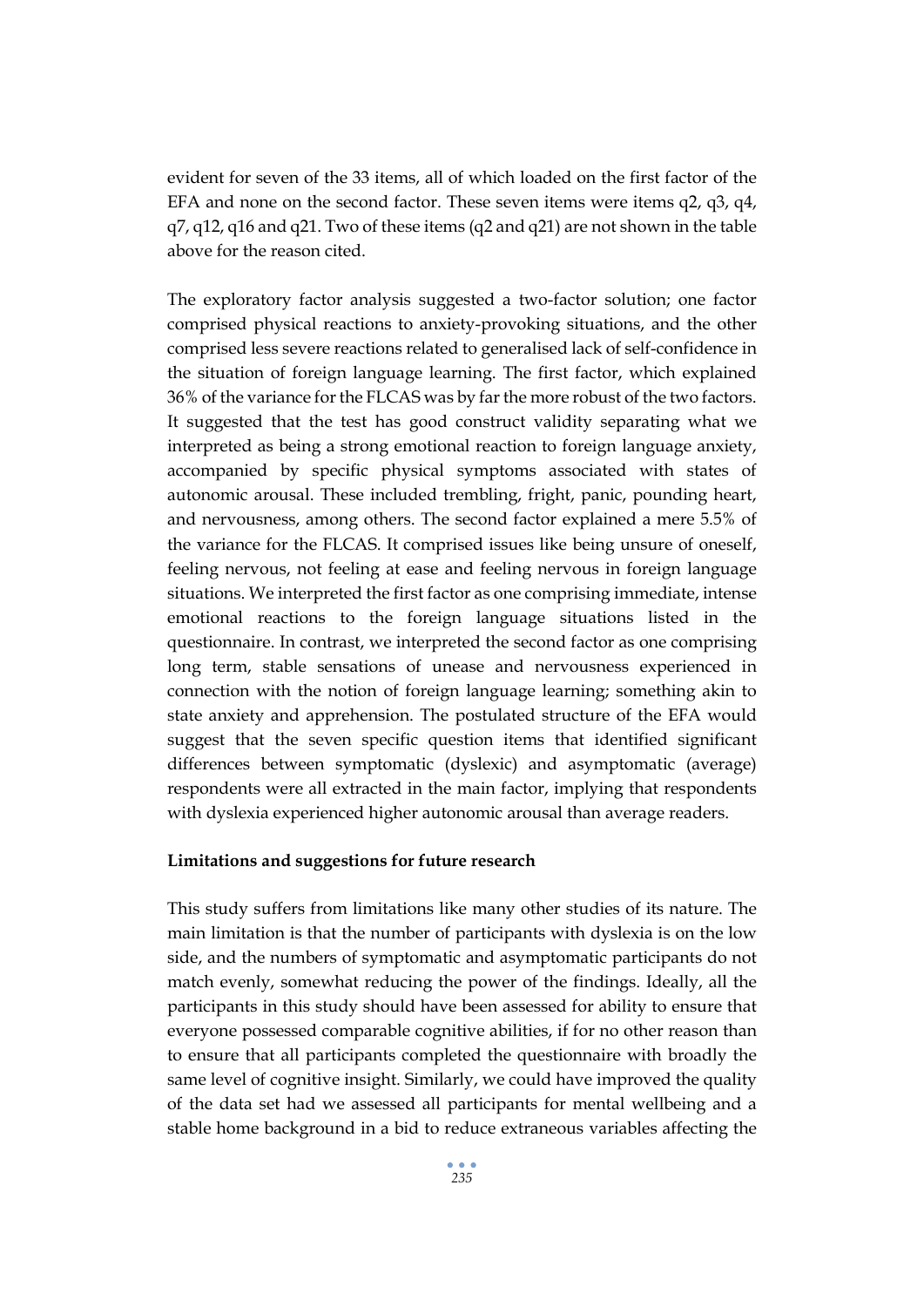results. Future research may address issues like balanced numbers of male and female participants, screening for mental wellbeing, more information about the socioeconomic status of each participant, and the perceived parenting styles of the children's parents, among others.

Ultimately, it appears that teachers and parents of students with dyslexia should be aware that having this learning difficulty predisposes one to experience a low self-concept. Furthermore, female learners are more likely than male learners to experience anxiety and unease. In the context of schools with a strong achievement ethos, students with dyslexia are more likely to experience anxiety than in other settings, particularly girls. Those closest to these students must keep these considerations in mind throughout each student's scholastic career. One must refer to Tsovili (2004) to emphasise that ultimately the broader concepts of teacher support and personal constructs may play significant roles in allaying students' fears and levels of anxiety and that schools can play a role in mitigating them.

### **References**

- Ahlen, J., Breitholtz, E., Barrett, P.M., & Gallegos, J. (2012). School-based prevention of anxiety and depression: A pilot study in Sweden. *Advances in School Mental Health Promotion 5,* 246-257.
- American Psychiatric Association. (2013). *Diagnostical and Statistical Manual of Mental Disorders: DSM-5* (5th ed.). American Psychiatric Association**.**
- Bakhla, A. K., Sinha, P., Sharan, R., Binay, Y., Verma, V., & Chaudhury, S. (2013). Anxiety in school students: Role of parenting and gender. *Industrial Psychiatry Journal, 22*(2), 131-137.
- Burden, R. (2008). Is dyslexia necessarily associated with negative feelings of selfworth? A review and implications for future research. *Dyslexia, 14*(3), 188-196.
- Birmaher, B, Khetarpal, S, Brent, D, Cully, M, Balach, L, Kaufman, J, & Neer, S.M. (1997). The Screen for Child Anxiety Related Emotional Disorders (SCARED): Scale construction and psychometric characteristics. *Journal of the American Academy of Child and Adolescent Psychiatry, 36*, 545–553.
- Bonnici, L.M. (2010). *Variation in Maltese English: The Interplay of the Local and the Global in an Emerging Postcolonial Variety*. Unpublished PhD dissertation, University of California.
- Carroll, J.M. & Iles, J.E. (2006). An assessment of anxiety level in dyslexic students in higher education. *British Journal of Educational Psychology, 76*(3), 651-662.
- Carroll, J. M., Maughan, B., Goodman, R. F., & Meltzer, H. (2005). Literacy difficulties and psychiatric disorders: Evidence for comorbidity. *Journal of Child Psychology and Psychiatry, 46*(5)*,* 524–532.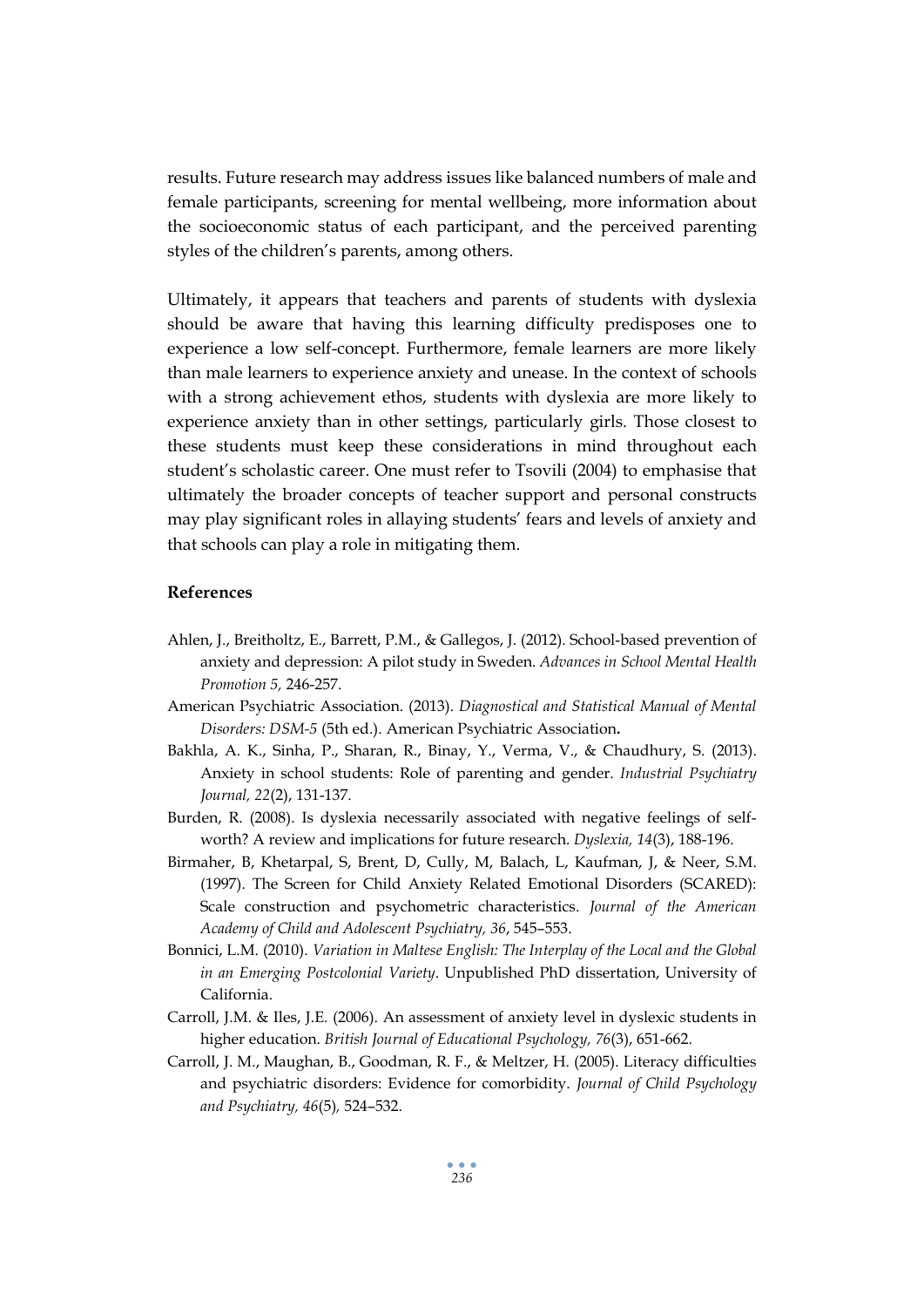- Caruana, S. (2007). Language Use and language attitudes in Malta. In D. Lasagabaster & Á Huguet Canalís (Eds.), *Multilingualism in European bilingual contexts: Language Use and attitudes* (pp.184–207). Clevedon: Multilingual Matters.
- Cassady, J. C. & Johnson, R. E. (2002). Cognitive test anxiety and academic performance. *Contemporary Educational Psychology*, *27*(2), 270-295.
- Chiu, M. (2012). Differential psychological processes underlying the skill-development model and self-enhancement model across mathematics and science in 28 countries. *International Journal of Science and Mathematics Education, 10*, 611–642.
- Cohen, J. (1988). *Statistical Power Analysis for the Behavioral Sciences* (2nd ed.). Lawrence Erlbaum.
- Cosden, M. A. & McNamara, J. (1997). Self-concept and perceived social support among college students with and without learning disabilities. *Learning Disability Quarterly, 20*(1), 2-12.
- Crocetti, E., Hale, W. W., Fermani, A., Raaijmakers, Q., & Meeus, W. (2009). Psychometric properties of the Screen for Child Anxiety Related Emotional Disorders (SCARED) in the general Italian adolescent population: A validation and a comparison between Italy and The Netherlands. *Journal of Anxiety Disorders, 23*(6)*,* 824-829.
- Dyslexia International. (2017). Better training, better teaching*. Dyslexia-Internaltional.org.* https://www.dyslexia-international.org/wp-content/ uploads/2016/04/D1-Duke-Report-final-4-29-14.pdf.
- Essau, C. A., Muris, P., & Ederer, E. M. (2002). Reliability and validity of the Spence Children's anxiety scale and the screen for child anxiety related emotional disorders in German children. *Journal of Behavior Therapy and Experimental Psychiatry, 33*(1)*,* 1-18.
- Fabri, R. (2012). The language of young people and language change in Maltese. In S. Caruana, R. Fabri, & T. Stolz (Eds.), *Variation and change: The dynamics of Maltese in space, time, and society* (pp. 89-107). Berlin: De Gruyter. Available at https://www.um.edu.mt/library/oar//handle/123456789/26389
- Ferrando, P. J. & Lorenzo-Seva, U. (2018). Assessing the quality and appropriateness of factor solutions and factor score estimates in exploratory item factor analysis. *Educational and Psychological Measurement, 78*(5), 762–780.
- Firth, N., Frydenberg, E., Steeg, C., & Bond, L. (2013). Coping successfully with dyslexia: An initial study of an inclusive school-based resilience programme. *Dyslexia, 19*(2), 113-130.
- Freudenthaler, H. H., Spinath, B., & Neubauer, A. C. (2008). Predicting school achievement in boys and girls. *European Journal of Personality 22*(3), 231-245.
- Givord, P. (2020). Do boys and girls have similar attitudes towards competition and failure? *PISA in Focus*, No. 105, OECD Publishing, Paris, https://doi.org/10.1787/a8898906-en.
- Grech, H., & McLeod, S. (2011). Multilingual speech and language development and disorders. In D. Battle (Ed.), *Communication Disorders in Multicultural Populations. (4th. ed.),* (pp. 120-147). St. Louis, MO: Elsevier.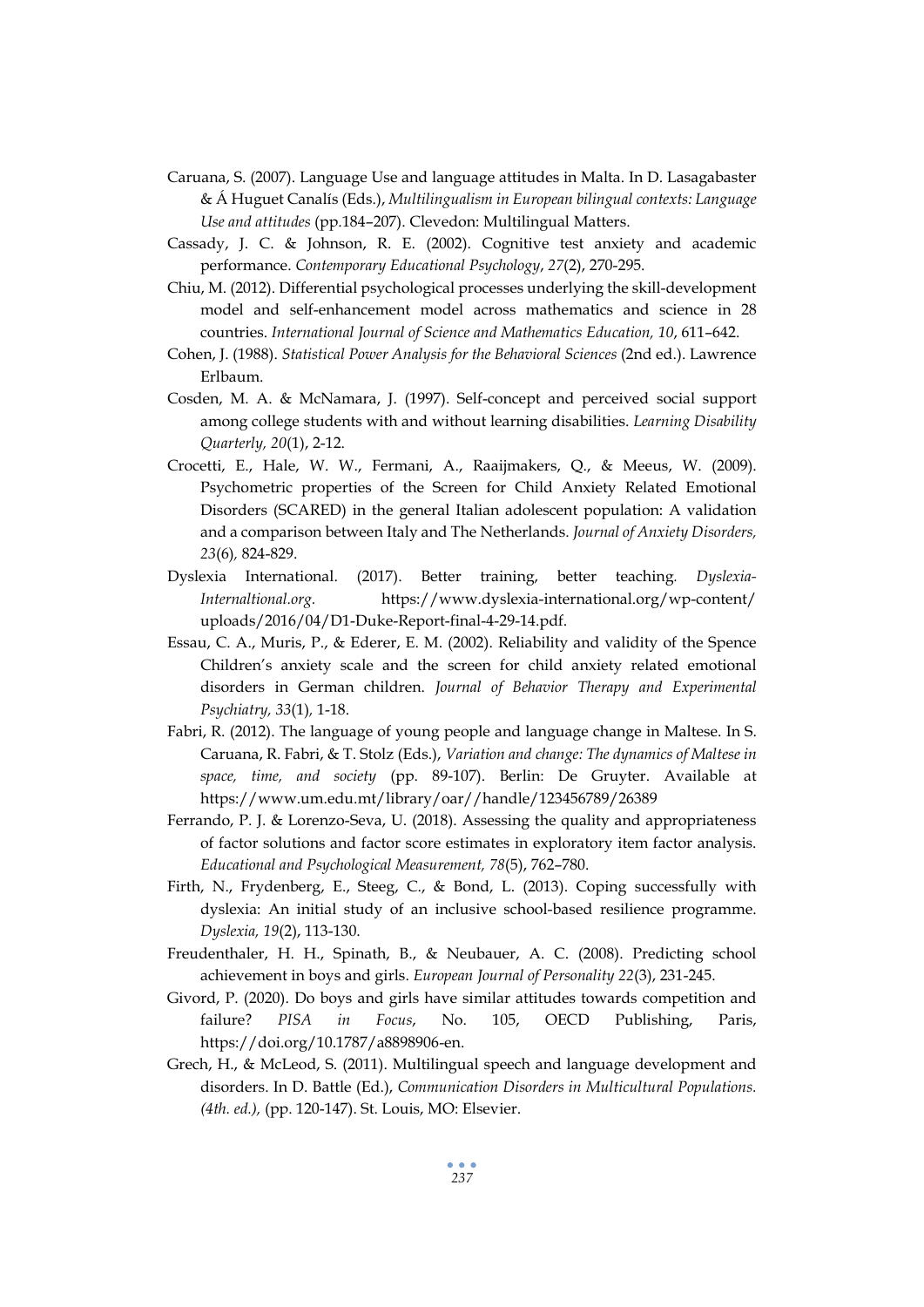- Grice, J. W. (2001). Computing and evaluating factor scores. *Psychological Methods, 6*(4), 430–450. https://doi.org/10.1037/1082-989X.6.4.430
- Gorsuch, R. (1983). *Factor analysis*. (2nd ed.). Erlbaum.
- Guttman, L. (1955). The determinacy of factor score matrices with implications for five other basic problems of common‐factor theory 1. *British Journal of Statistical Psychology*, *8*(2), 65-81.
- Hales, G. (1994). The human aspects of dyslexia. In G. Hales (Ed.), *Dyslexia Matters*, (pp. 184-198). Whurr Publishers.
- Horwitz, E. K. (1986). Preliminary evidence for the reliability and validity of a foreign language anxiety scale. *TESOL Quarterly, 20*(3), 559-562.
- Horwitz, E. (2016). Reflections on Horwitz (1986), "Preliminary Evidence for the Validity and Reliability of a Foreign Language Anxiety Scale". TESOL Quarterly, 50(4), 932-935. Retrieved October 17, 2020, from http://www.jstor.org/stable/44984723
- Horwitz, E. K., Horwitz, M. B., & Cope, J. (1986). Foreign language classroom anxiety. *The Modern Language Journal, 70*(2)*,* 125–132.
- Humphrey, N. (2001). Self concept and self esteem in developmental dyslexia: Implications for teaching and learning [unpublished doctoral dissertation]. Liverpool John Moores University.
- Humphrey, N. (2002), Teacher and pupil ratings of self‐esteem in developmental dyslexia. *British Journal of Special Education, 29,* 29-36. doi:10.1111/1467-8527.00234
- Humphrey, N., & Mullins, P. M. (2002). Personal constructs and attribution for academic success and failure in dyslexia. *British Journal of Special Education, 29(4),* 196-203.
- IBM Corp. Released 2015. IBM SPSS Statistics for Windows, Version 23.0. Armonk, NY: IBM Corp.
- IBM Knowledge Center. Using Factor Analysis for Structure Detection (https://www.ibm.com/support/knowledgecenter/SSLVMB\_23.0.0/spss/tutor ials/fac\_telco\_kmo\_01.html)
- Ingesson, S. G. (2007). Growing Up with Dyslexia: Interviews with Teenagers and Young Adults. *School Psychology International, 28*(5), 574–591. <https://doi.org/10.1177/0143034307085659>
- Kareemi, S. (2016). Gender differences in anxiety among secondary school in Kuwait. *European Psychiatry, 33*(S1)*,* S323.
- Leonard, N. R., Gwadz, M. V., Ritchie, A., Linick, J. L., Cleland, C. M., Elliott, L., & Grethel, M. (2015). A multi-method exploratory study of stress, coping, and substance use among high school youth in private schools. *Frontiers in Psychology, 6,* 1028-1043.
- Lorenzo-Seva, U., & Ferrando, P. J. Released 2020. FACTOR: Release 10.10.02. Universitat Rovira i Virgili, Tarragona, Spain.
- Lorenzo-Seva, U., & Ferrando, P. J. (2006). FACTOR: A computer program to fit the exploratory factor analysis model. *Behavior Research Methods, 38*(1), 88-91.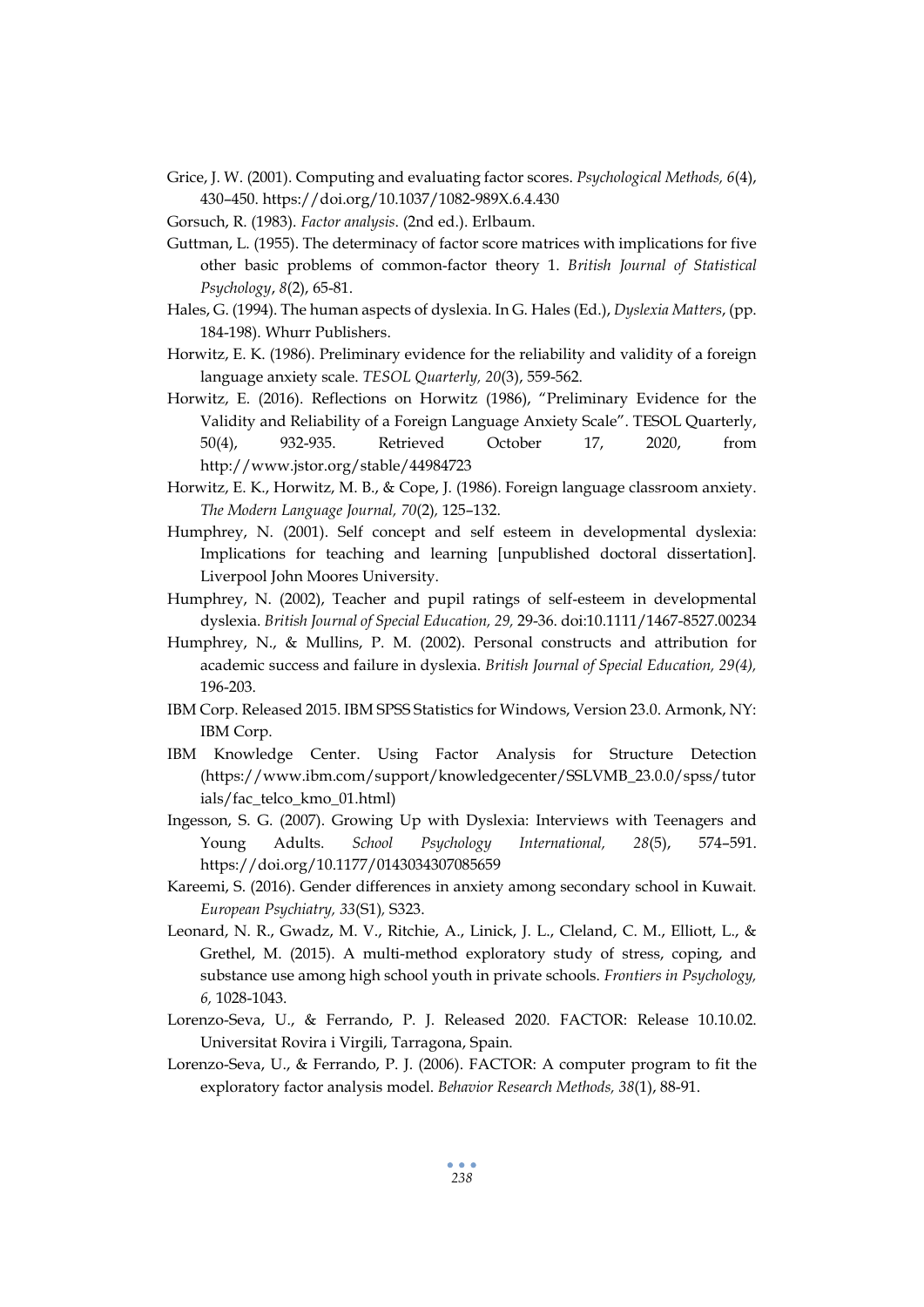- Marsh, H.W., & Craven, R. (1997). Academic self-concept: Beyond the dustbowl. In G. Phye (Ed.), *Handbook of classroom assessment: Learning, achievement, and adjustment* (pp. 131–198). Orlando, FL: Academic Press.
- Marsh, H.W. & Craven, R.G. (2006). Reciprocal effects of self-concept and performance from a multidimensional perspective. *Perspectives on Psychological Science, 1*(2), 133-163.
- Marsh, H.W. & Martin, A, J. (2011). Academic self-concept and academic achievement: Relations and causal ordering. *British Journal of Educational Psychology, 81*, 59–77.
- Maxwell, S. E., & Delaney, H. D. (2004). *Designing experiments and analysing data: A model comparison perspective* (2nd ed.). Psychology Press.
- Mazzone, L., Ducci, F., Scoto, M. C., Passaniti, E., D'Arrigo, V. G., & Vitiello, B. (2007). The role of anxiety symptoms in school performance in a community sample of children and adolescents. *BMC Public Health*, *7*, 347.
- McDonald, A. S. (2001). The prevalence and effects of test anxiety in school children. *Educational Psychology, 21*(1), 89-101.
- McNulty, M. A. (2003). Dyslexia and the life course. *Journal of Learning Disabilities, 36*(4), 363–383.
- Miller, C. J., Hynd, G. W. & Miller, S.R. (2005). Children with dyslexia: Not necessarily at risk for elevated internalizing symptoms. *Reading and Writing, 18*(5)*,* 425–436.
- Ministry for Education and Employment (MEDE). (n.d.). PISA 2018 Malta Report. MEDE. Retrieved October 13, 2020. https://curriculum.gov.mt/en/ international\_ studies/ Documents/PISA\_2018\_Malta\_Report.pdf
- National Statistics Office. (2011). *Culture participation survey*. Retrieved October 13, 2020, https://nso.gov.mt/en/publicatons/Publications\_by\_Unit/Documents/ C1\_Living\_Conditions\_and\_Culture\_Statistics/Culture\_Participation\_Survey\_20 11.pdf.
- Novita, S. (2016). Secondary symptoms of dyslexia: A comparison of self-esteem and anxiety profiles of children with and without dyslexia. *European Journal of Special Needs Education, 31*(2), 279-288.
- Parsons, S. (2012). *The 1970 British Cohort Study 2004 Data on The Assessment of Symptoms Associated with Dyslexia.* Institute of Education, University of London.
- Peer, L. & Reid, G. (2001). *Dyslexia: Successful Inclusion in the Secondary School*. Fulton.
- Putwain, D. (2009). Assessment and examination stress in key stage 4. *British Educational Research Journal, 35*(3)*,* 391-411.
- Rappo, G., Alesi, M., & Pepi, A. (2017). The effects of school anxiety on self-esteem and self-handicapping in pupils attending primary school. *European Journal of Developmental Psychology, 14*(4), 465-476.
- Riddick, B., Sterling, C., Farmer, M., & Morgan, S. (1999). Self-Esteem and Anxiety in the Educational Histories of Adult Dyslexic Students. *Dyslexia, 5*(4)*,* 227-248.
- Rose, J. (2009). Identifying and Teaching Children and Young People With Dyslexia and Literacy Difficulties. *An Independent Report from Sir Jim Rose to the Secretary of State for Children, Schools and Families.* UK Department for Schools, Children and their Families.